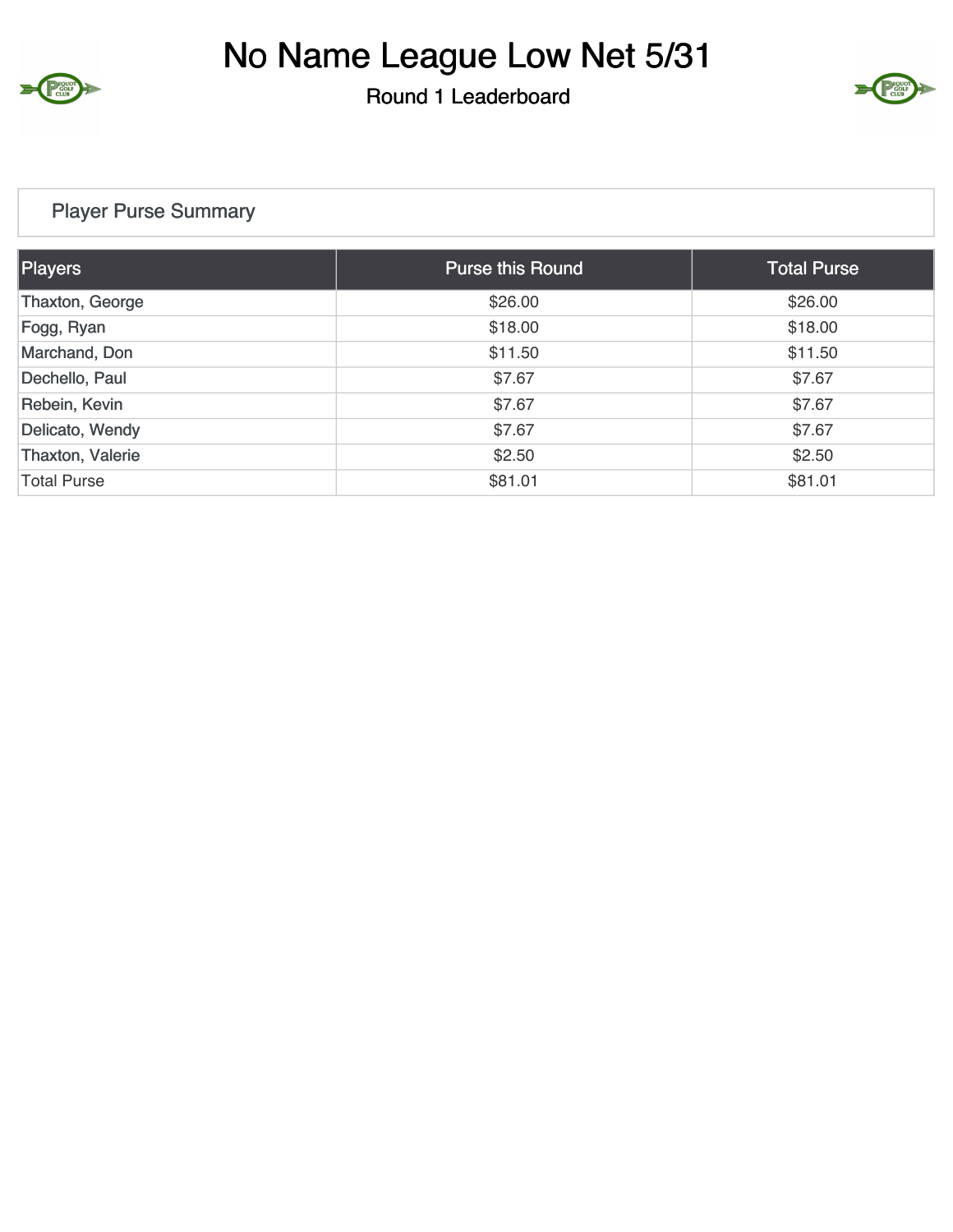

# No Name League Low Net 5/31

Round 1 Leaderboard



#### Low Net

| Pos.                           | Player                                        | To Baseline<br>Par Net | <b>Total</b><br><b>Net</b> | Purse   |  |
|--------------------------------|-----------------------------------------------|------------------------|----------------------------|---------|--|
| $\mathbf{1}$                   | Thaxton, George<br>Pequot Golf Club           | $-4$                   | 30                         | \$17.00 |  |
| T <sub>2</sub>                 | Rebein, Kevin<br>Pequot Golf Club             | $-2$                   | 32                         | \$7.67  |  |
| T <sub>2</sub>                 | Dechello, Paul<br>Pequot Golf Club            | $-2$                   | 32                         | \$7.67  |  |
| T <sub>2</sub>                 | Delicato, Wendy<br>Pequot Golf Club           | $-2$                   | 32                         | \$7.67  |  |
| T <sub>5</sub>                 | Marchand, Don<br>Pequot Golf Club             | $\mathsf E$            | 34                         | \$2.50  |  |
| T <sub>5</sub>                 | Thaxton, Valerie<br>Pequot Golf Club          | Ε                      | 34                         | \$2.50  |  |
| T7                             | Scibelli, Andrew<br>Pequot Golf Club          | $+1$                   | 35                         | \$0.00  |  |
| T7                             | Holden, Cheryl<br><b>Pequot Golf Club</b>     | $+1$                   | 35                         | \$0.00  |  |
| T7                             | Johnson, Mark<br>Pequot Golf Club             | $+1$                   | 35                         | \$0.00  |  |
| T <sub>10</sub>                | Grills, Doug<br>Pequot Golf Club              | $+2$                   | 36                         | \$0.00  |  |
| T <sub>10</sub>                | Duval, Bob<br><b>Pequot Golf Club</b>         | $+2$                   | 36                         | \$0.00  |  |
| T <sub>12</sub>                | Fogg, Ryan<br>Pequot Golf Club                | $+3$                   | 37                         | \$0.00  |  |
| T <sub>12</sub>                | Holden, Peter<br>Pequot Golf Club             | $+3$                   | 37                         | \$0.00  |  |
| 14                             | Freidenfelds, Erik<br>Pequot Golf Club        | $+4$                   | 38                         | \$0.00  |  |
| T <sub>15</sub>                | Deboros, Wendy<br>Pequot Golf Club            | $+5$                   | 39                         | \$0.00  |  |
| T <sub>15</sub>                | Turley, Ada<br>Pequot Golf Club               | $+5$                   | 39                         | \$0.00  |  |
| T <sub>15</sub>                | Hutchinson, Trevor<br><b>Pequot Golf Club</b> | $+5$                   | 39                         | \$0.00  |  |
| 18                             | Murray, Brian<br>Pequot Golf Club             | $+6$                   | 40                         | \$0.00  |  |
| Total Purse Allocated: \$45.00 |                                               |                        |                            |         |  |